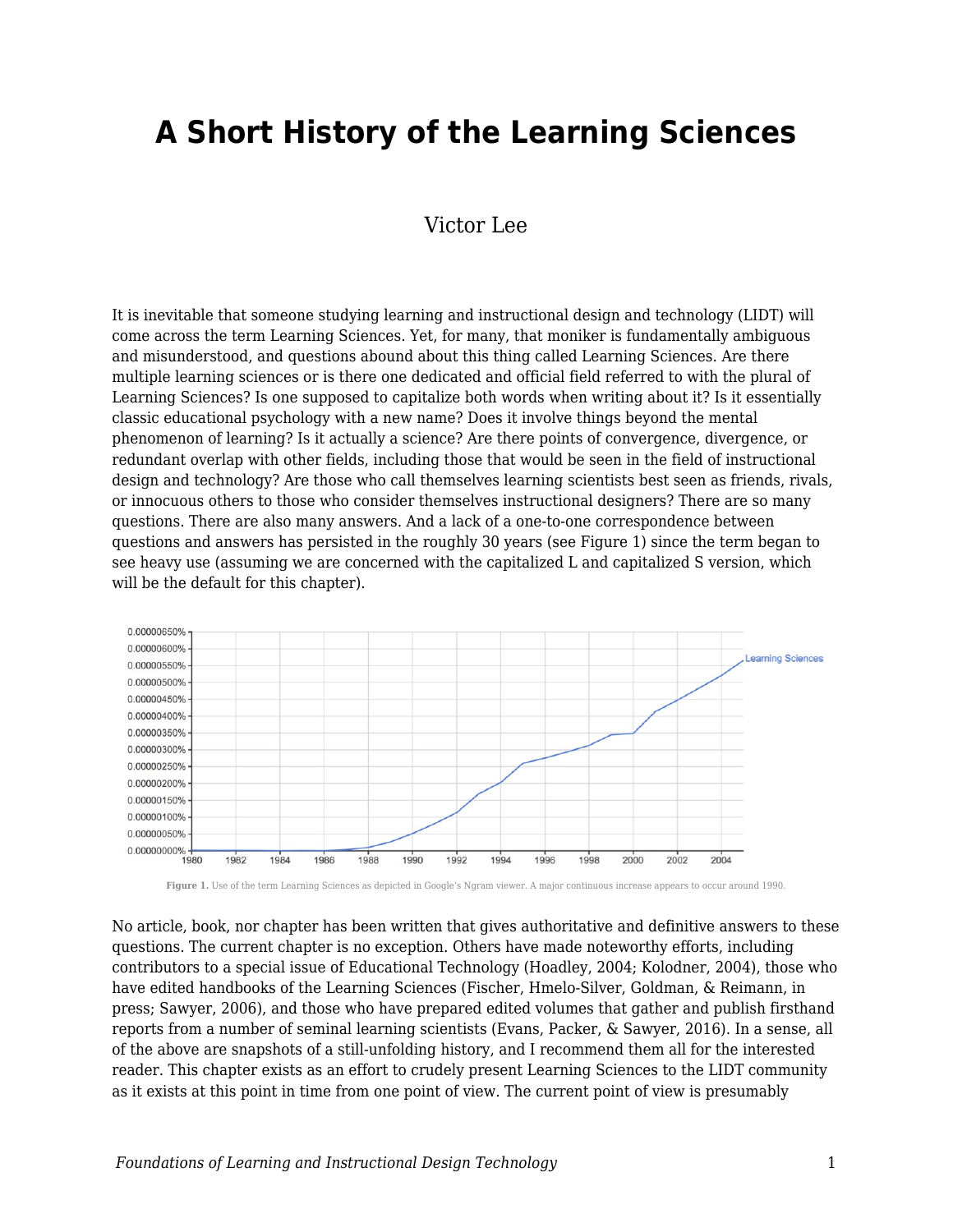legitimized because the author of this chapter has the words Learning Sciences on his diploma and serves professionally for Learning Sciences conferences, journals, and academic societies. As the author, I do lead with the caveat that some of what I have to say here is an approximation and inherently incomplete. However, I present the following with confidence that it helps one make some progress on understanding what this thing is called Learning Sciences.

## **To Understand, We Must Look Backwards**

There seems to be consensus that Learning Sciences is a relatively young<sup>[\[1\]](#page--1-0)</sup> [\[#footnote-796-1\]](#page--1-0), interdisciplinary academic field. (The word learning is obviously important.) Yet the same could be said for other fields, including many that are more prominently known as LIDT fields. In addition, many seemingly related questions and problems touching on teaching, learning, and technology are addressed by both Learning Sciences and LIDT fields. Yet some people will adamantly maintain that the fields are, at their core, fundamentally different bodies who do different things. Others will argue that those differences are inconsequential and that, functionally, they are the same. So in response to these differing views, I suggest we consider the similarities between Learning Sciences and other LIDT fields as analogous to convergent evolution in evolutionary biology—the process by which dolphins and sharks evolved similar traits but were preceded by different genetic histories. There is certainly much overlap in what each field does and the spaces each inhabits, but the histories leading up to each are markedly different. Those histories matter, because they formed the skeletons for the bodies that exist today and help us understand why there may be some underlying differences coupled with functional similarities.

## **Cognitive and Artificial Intelligence Roots**

If Figure 1 is any indication, the recent history of Learning Sciences goes back about 30 years, and it can be traced to some important locations and events<sup>[\[2\]](#page--1-0)</sup> [\[#footnote-796-2\]:](#page--1-0) namely, the first International Conference of the Learning Sciences (ICLS), which took place in 1991 and was connected to the Artificial Intelligence in Education (AIED) community. No formal society nor publication venue for Learning Sciences existed at that time. The first ICLS was hosted in Evanston, Illinois, in the United States, home of what was then the Institute for the Learning Sciences and the first degree program in Learning Sciences, at Northwestern University. The year 1991 was also when the first issue of the Journal of the Learning Sciences was published.

The connection to the AIED community is central to the historic identity of Learning Sciences. In the 1980s, cognitive science had emerged as an interdisciplinary field that, along with segments of computer science, was concerned with the workings of the human mind. The so-called "cognitive revolution" led to interdisciplinary work among researchers to build new models of human knowledge. The models would enable advances in the development of artificial intelligence technologies, meaning that problem solving, text comprehension, and natural language processing figured prominently. The concern in the artificial intelligence community was on the workings of the human mind, not immediately on issues of training or education. The deep theoretical commitments were to knowledge representations (rather than to human behaviors) and how computers could be used to model knowledge and cognitive processes.

Of course, as work in the years leading up to the first ICLS progressed in how to model and talk about (human) cognition, many had also become interested in using these new understandings to support learning and training. Intelligent tutoring systems gained prominence and became an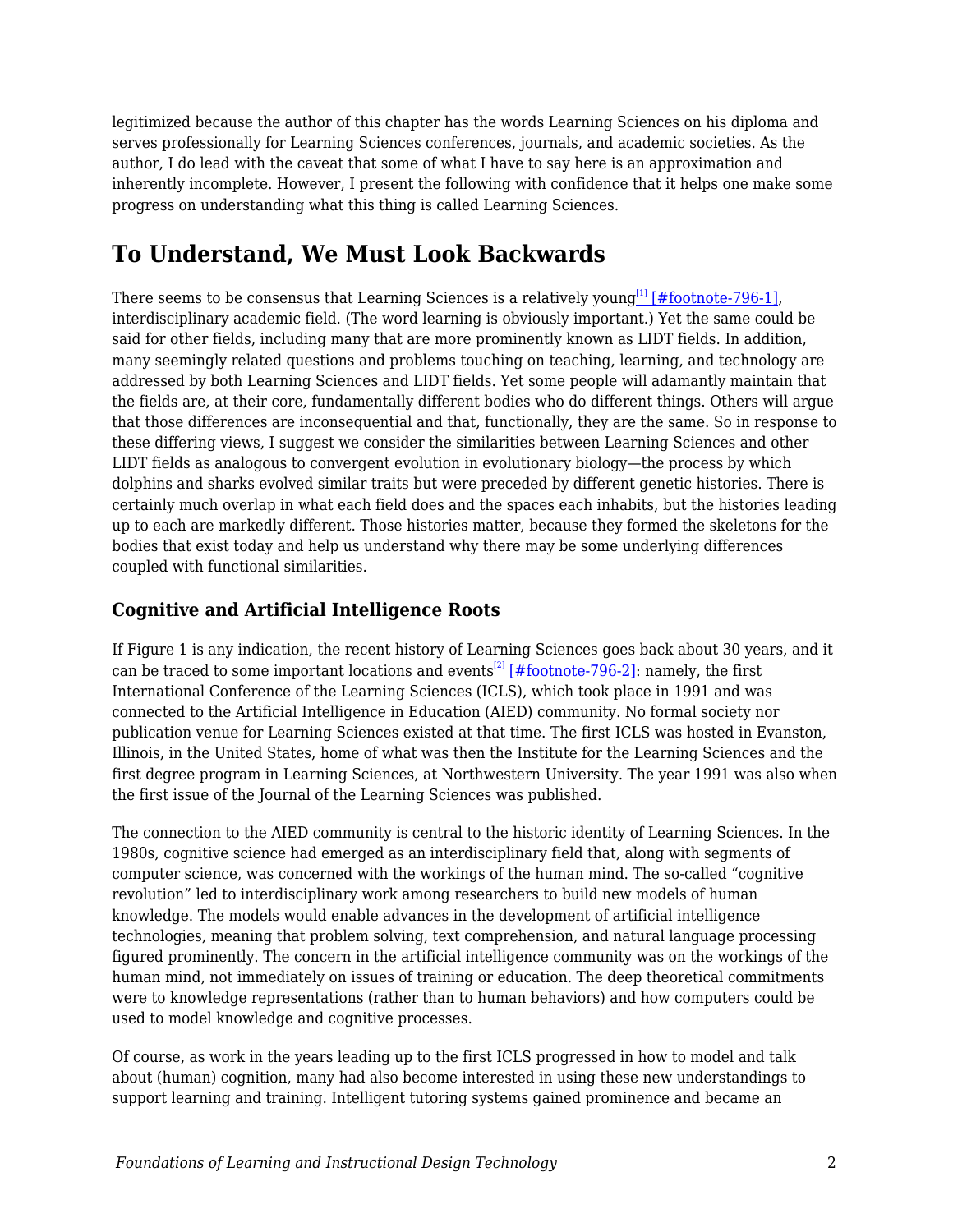important strand of work in Learning Sciences. That work continues to this day, with much of the work having ties historically to institutions like Carnegie Mellon University and the University of Pittsburgh. These tutoring systems were informed by research on expertise and expert-novice differences along with studies of self-explanation, worked examples, and human tutoring. Many of those who did original work in those areas still remain in Pittsburgh, but their students, colleagues, postdoctoral fellows, and others have since established their own careers in other institutions.



Marvin Minsky

Another locus of work on artificial intelligence was at the Massachusetts Institute of Technology, home to the Artificial Intelligence Laboratory (now known as the Computer Science and Artificial Intelligence Laboratory [CSAIL]) founded by the late Marvin Minsky. Also at MIT was Seymour Papert, who was named co-director of the AI Lab. Papert was a mathematician who contributed significantly to early AI research with Minsky. Papert saw early on the tremendous power of computers and their potential for learning and knowledge construction and became a passionate advocate for learning through computation, expressed largely through his theory of constructionism (Papert, 1980) and in the creation of the Logo programming language with Wallace Feurzig. Papert's research program migrated away from classical AI research and more toward issues of epistemology and learning. His efforts later led to the creation of the MIT Media Lab. A number of scholars trained with him, and the ideas and technologies generated at the Media Lab would spread with students who went on to positions at other institutions. As a result, constructionism, computational thinking, and Papert's sense of "powerful ideas" continue to be major strands of Learning Sciences to this day.

Papert was not the only one interested in how people learned to do computer programming<sup>[\[3\]](#page--1-0)</sup> [\[#footnote-796-3\]](#page--1-0). Relatedly, programming was a concern for the Pittsburgh tutoring systems and also for others involved in the field, such as Elliot Soloway, who was initially at Yale before later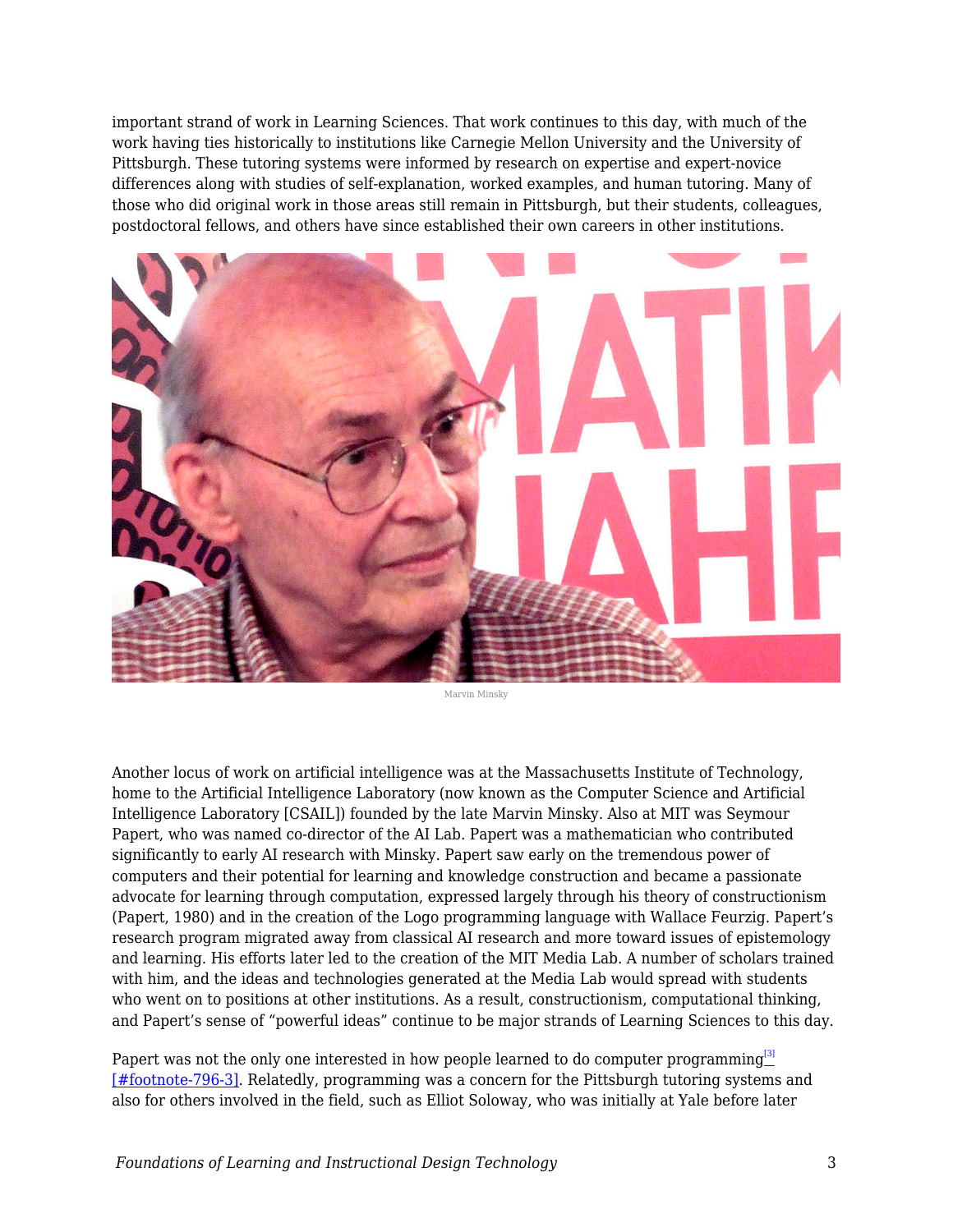relocating to University of Michigan. Others influential in the field were asking questions about what cognitive benefits result from learning to program. One such person was Roy Pea, who had been doing work in new educational technology and media with Jan Hawkins at the Bank Street College in New York. In Cambridge, educational technology endeavors informed by recent cognitive science were being pursued at places like Bolt, Beranek, and Newman (BBN) by the likes of John Seely Brown and Allan Collins, among other talented social scientists and technologists. These early scholars represented a part of the new educational media and computer programming sphere of research and development.

Text comprehension was another important area of initial research in artificial intelligence, with research on text and reading taking pace in numerous places, including Yale, University of Illinois, and Vanderbilt to name a few. There are numerous scholars of major influence who were involved at these different institutions, and any effort on my part to name them all would certainly fail to be exhaustive. A few to note, however, include Roger Schank, who relocated from Yale to Northwestern University, established the Institute for the Learning Sciences, and amassed faculty who would subsequently establish what has become the oldest academic program in the field; Janet Kolodner, who studied case-based reasoning in AI text-comprehension systems at Yale, proceeded to move on to a successful professorship at Georgia Tech, and was founding editor of the field's first journal; John Bransford at Vanderbilt University; and Ann Brown at University of Illinois, who then moved with her husband, Joseph Campione, to University of California, Berkeley. Schank and Bransford, with their respective teams at their institutions, were developing new ways to integrate narrative story structures into technology-enhanced learning environments based on the discoveries that were being made in text-comprehension and related cognition research. Brown, with her student Annemarie Palincsar (who moved on to University of Michigan), worked on extending seminal work on reciprocal teaching (Palincsar & Brown, 1984) to support improvement in text comprehension in actual realworld classroom contexts. The desire to use the new tools and techniques that were being developed from this cognitive research in actual learning settings rather than laboratories had been growing at all the aforementioned locations and led to the development of a methodological staple in Learning Sciences research: design-based research (Brown, 1992; Collins, 1992), to be elaborated upon more below.

Thus far, what one should be able to see from this gloss of Learning Sciences history is the major areas of research. For instance, cognitive science and artificial intelligence figured prominently. Understanding how to best model knowledge and understanding in complex domains continued to be a major strand of research. New technological media and a focus on children expressing and exploring new ideas through computer programming played prominently. There were also inclinations to look at story structure as it related to human memory in order to improve the design of tools and technologies for learning. Finally, there was a desire to take all these discoveries and findings and try to get them to work in actual learning settings rather than laboratories. These were not unified positions but rather all core areas of research and interest in the group that was coming together to establish the field of Learning Sciences. With that list in mind, and knowing that academic conference keynote lectures are usually given to high-profile or aspirational figures in the field, we have some context for the following list of invited keynote addresses at the first ICLS in 1991.

- Cognition and Technology Group at Vanderbilt—Designing Environments that Invite Thinking and Innovation
- Allan Collins—Design Issues for Interactive Learning Environments
- Andrea diSessa—Computational Media as a Foundation for New Learning Cultures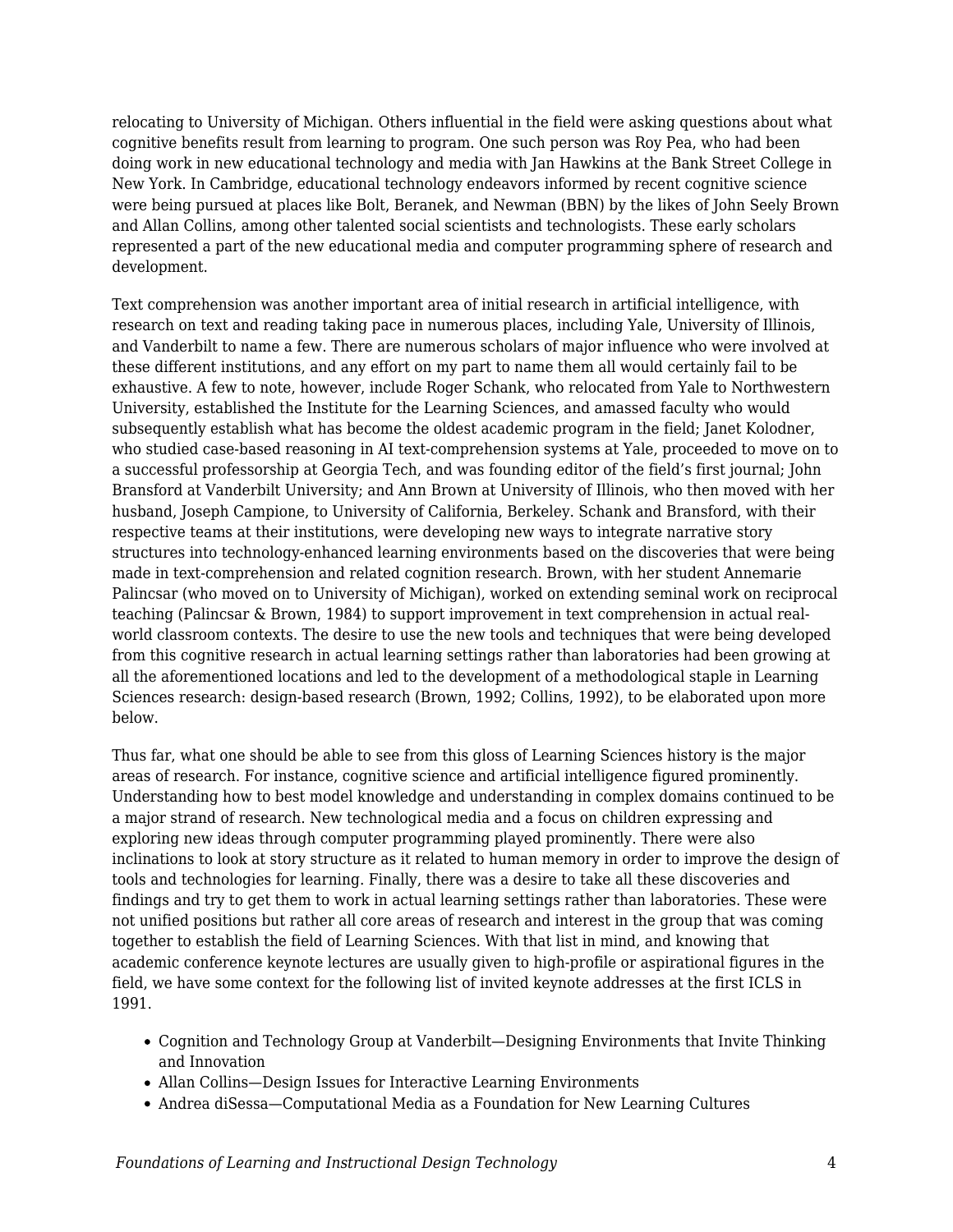- James Greeno—Environments for Situated Conceptual Learning
- Marlene Scardamalia—An Architecture for the Social Construction of Knowledge
- Elliot Soloway—"Fermat's Last Theorem? I Learned About It on Star Trek"

In that list, we can see the Vanderbilt group represented along with Collins and Soloway. Andrea diSessa, a prominent and frequently cited scholar in Learning Sciences (Lee, Yuan, Ye, & Recker, 2016) and in other fields, had completed his PhD at MIT in physics and worked closely with Seymour Papert. diSessa's areas of research included students learning to program and how physics is learned. His academic career is largely associated with the institution where he spent most of his time as a professor: the University of California, Berkeley. Other important scholars at this point were Greeno and Scardamalia, who will be covered in the sections below.

## **Sociocultural Critiques and Situative Perspectives**

Cognitive science and artificial intelligence were major influences in Learning Sciences, but contemporary work in the field is not exclusively intelligent tutoring systems, research on students' mental models, or how people learn to program or use new digital media. A major, if not primary, strand of Learning Sciences research is based on a sociocultural perspective on learning. At times, this maintains an ongoing tension with the cognitive- and AI-oriented perspectives, and active dialogue continues (diSessa, Levin, & Brown, 2016).

John Seely Brown, mentioned previously as being a key figure in the New England area, was later brought to the West Coast to work for Xerox PARC (Palo Alto Research Center) and head the new Institute for Research on Learning (IRL). Part of the activities of the IRL team at PARC involved studying how to support learning, including in the photocopying business (Brown & Duguid, 1991). Importantly, the Bay Area location positioned PARC near the University of California, Berkeley, where scholars like Alan Schoenfeld, Peter Pirolli, Marcia Linn, Ann Brown, Andrea diSessa, and James Greeno had all been hired into a new program focusing on education in mathematics, science, and technology.

Of great importance was the presence of Jean Lave, who was also on the faculty at Berkeley. Lave, an anthropologist by training, had studied how mathematics was done in everyday life, discovering that what mathematics looked like in practice was very different from how mathematics understanding was conceptualized by the cognitive psychologists (e.g., Lave, Murtaugh, & de la Rocha, 1984). Additionally, Lave and Wenger published a seminal monograph, Situated Learning (1991), summarizing several cases of learning as it took place in actual communities of practice. The learning involved much more than knowledge acquisition and instead was better modeled as changes from peripheral to central participation in a community. Adequately encapsulating the extensive work of Lave, Wenger, and colleagues is well beyond what can be done in a chapter. However, they earned the attention of Greeno (Greeno & Nokes-Malach, 2016) and others by suggesting that entirely different units of analysis were necessary for people to study learning. These perspectives were largely cultural and social in nature, taking talk and interaction and material artifacts as they were taken up in practice as critical. At the time, there were also groundbreaking works published, such as the translation of Lev Vygotsky's work (1978), Barbara Rogoff's studies of real-world apprenticeship (Rogoff, 1990), and Edwin Hutchins's bold proposal that AI approaches to cognitive science were being far too restrictive in recognizing and understanding cognition as it happened "in the wild" (Hutchins, 1995).

These ideas had a great deal of influence on the emerging community of learning scientists, and the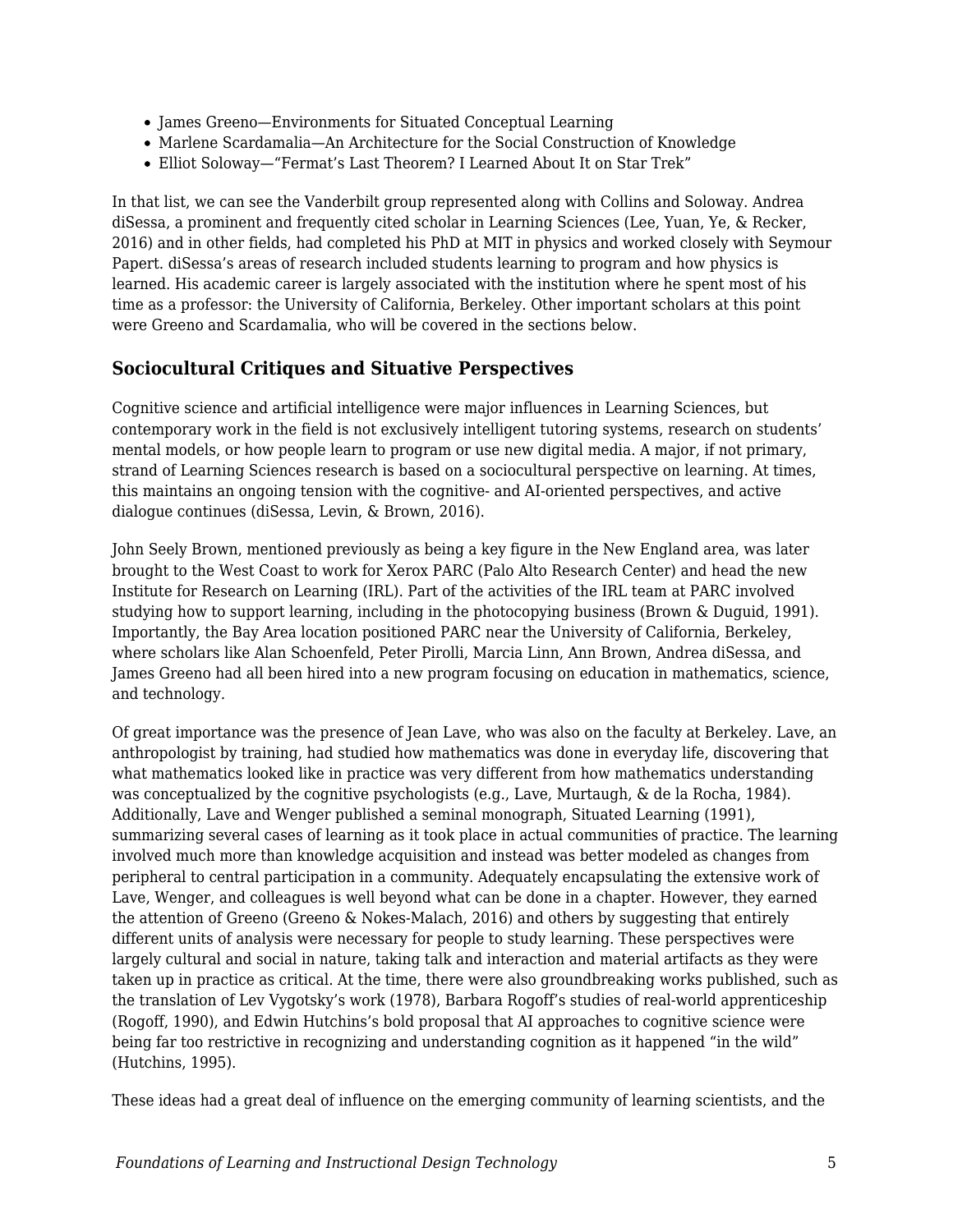close proximity of the scholars and their ideas led to major public debates about how learning could best be understood (Anderson, Reder, & Simon, 1996; Greeno, 1997). The establishment and acceptance of cultural-historical activity theory and the work of Michael Cole (an institutional colleague of Hutchins) and Yrjo Engestrom also figured prominently as CHAT found a place in education and other scholarly communities. Also influential was James Wertsch, an anthropologically oriented, cultural historical educational scholar.

In essence, a critique of mainstream cognitive science and an alternative perspective had emerged and attracted a contingent. Graduate programs and major research centers formed, and still the networks of scholars that existed continued to dialogue with one another and produce trainees who would later continue developing the newly created field of Learning Sciences. Those individuals would shape the scholarly agenda and produce theoretical innovations for how learning was conceptualized that were different from what had been dominant in previous academic discourse.

Much of contemporary Learning Sciences research has extended these ideas. Rather than focusing on knowledge, many learning scientists focus on social practices, whether they be scientific or mathematical practices, classroom practices, or informal practices. Identity as a socially constructed and continually mediated construct has become a major concern. Seeking continuities between cultures (with cultures not necessarily being geographical nor ethnic in nature) and discovering how to design activities, tools, or routines that are taken up by a culture or give greater understanding of how cultures operate remain ongoing quests. Other concerns include historicity, marginalization of communities, cultural assets rather than cultural deficits, equity, social justice, and social and material influences on spaces that are intended to support learning.

Helping people learn and using new technologies remain important themes, but rather than focusing on computers solely as tutoring systems or spaces where simulations of complex phenomena can be run, current learning sciences technologies with a sociocultural bent allow for youth to collect data about their cities and critically examine equity and opportunity; to become community documentarians and journalists so that local history is valued and conserved in line with the individual interests of participating youth; to build custom technologies of students' own design that better the circumstances of their peers, homes, and communities; and to obtain records of everyday family or museum or after-school activities that have embedded within them germs of rich literary, mathematical, historical, or scientific thought. Current technologies also act as data- and knowledgesharing tools that help make invisible practices and routines in schools more visible to teachers and other educators.

## **Computer-supported Collaborative Learning**

In the early days of Learning Sciences, cognitive and sociocultural perspectives figured prominently, in addition to the opportunity to look at and modify intact educational systems rather than relegating research to strictly the laboratory. The relationships being built and dialogues taking place were critically important, as was the proximity of research centers to universities that were establishing associated degree programs. However, according to Stahl (2016), some distance grew after the first ICLS conference. Some of this distance was geographic, but it also had a great deal to do with what got spotlighted as internally sanctioned Learning Sciences research. The community that participated in the first ICLS that began to feel a rift was the Computer Supported Collaborative Learning (CSCL) community. Many, but not all, scholars in this area were located in Europe.

CSCL, like the rest of the Learning Sciences community, was also seriously interested in cognition,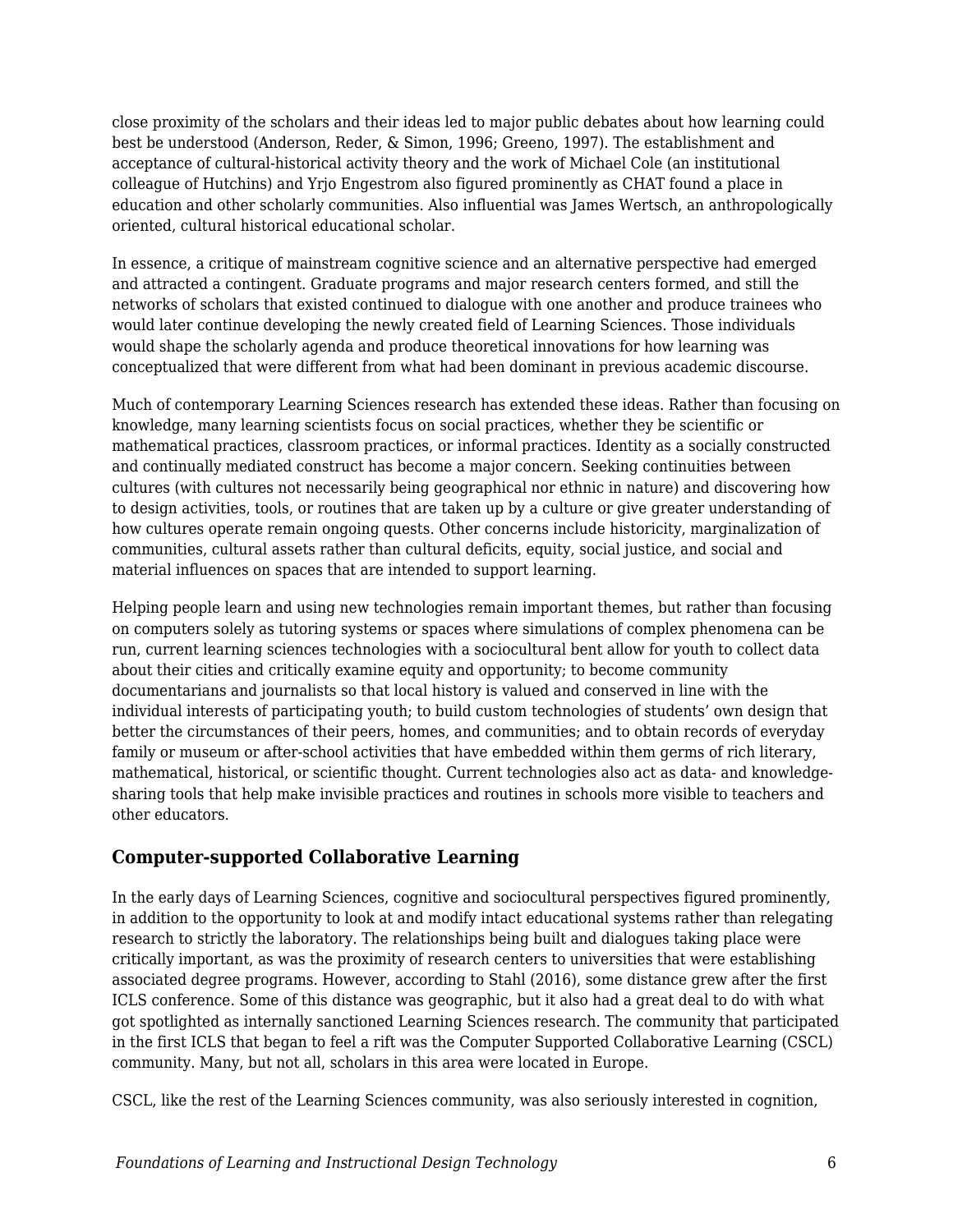new technologies, and social contexts of learning. However, if there were some distinguishing features of the CSCL community, the focus on technology-mediated group cognition figured prominently. Several topics were important for looking at how people learned together online in designed spaces. Examining conceptual change as it became a reciprocal and negotiated process between multiple parties using a technology was also part of this group emphasis. Scripting that informed implicit expectations for how students would interact and move through collaborative learning activities became a major focus. Online knowledge building environments with asynchronous participation and online discourse were also a big focus of CSCL. Ideas about collaborative learning from Naomi Miyake (Chukyo University, then University of Tokyo, Japan), Jeremy Roschelle (SRI International, USA), Stephanie Teasley (SRI International, now at University of Michigan, USA), Claire O'Malley (University of Nottingham, UK), Frank Fischer (Ludwig-Maximilian University of Munich, Germany), Pierre Dillenbourg (University of Geneva and later at École Polytechnique Fédérale de Lausanne, Switzerland), Paul Kirschner (Open University, Netherlands), Gerry Stahl (Drexel University, USA), Marlene Scardamalia and Carl Bereiter (Ontario Institute for Studies in Education, Canada), and Timothy Koschmann (Southern Illinois University, USA) were formative.<sup>[\[4\]](#page--1-0)</sup> [\[#footnote-796-4\]](#page--1-0) Sometimes classrooms were the focus, but other learning settings, such as surgical rooms or online forums, became important research sites as well.

CSCL became a distinct enough strand of research that its own workshop was held in 1992 and then its own conference in 1995. Analyses of networks of collaboration and conference topics appear in Kienle and Wessner (2006). There were scholars who consistently appeared at both ICLS and CSCL conferences. Activity in one conference was in no way mutually exclusive from activity in the other. However, there were eventually contingents that were more drawn to one community over the other. Ultimately, given deep overlaps and crossover between CSCL and ICLS, a formal society that oversaw both conference series, the International Society of the Learning Sciences (ISLS), was established in 2002. Many of the aforementioned CSCL scholars were elected president of that society as the years proceeded, and many early graduate students who participated in the formation of these communities and the Learning Sciences field, who went on to become established scholars themselves, were elected as well. In 2006, the International Journal of Computer-Supported Collaborative Learning was established as a leading publication venue, with Gerry Stahl as founding editor. This was officially sponsored by the ISLS, as was the society's other flagship journal that had been operating since 1991, Journal of the Learning Sciences, with Janet Kolodner as the founding editor.

### **Learning Sciences Organizations, Academic Venues, and Resources**

#### **Professional Organizations**

- o International Society of the Learning Sciences
- American Educational Research Association SIGs Learning Sciences and Advanced Technologies for Learning
- **Conference Venues**
	- o International Conference of the Learning Sciences
	- Computer-Supported Collaborative Learning
- **Academic Journals**
	- Journal of the Learning Sciences
	- o International Journal of Computer-Supported Collaborative Learning

#### **Academic Programs and Online Resources**

 $\circ$  Network of Academic Programs in the Learning Sciences (NAPLeS)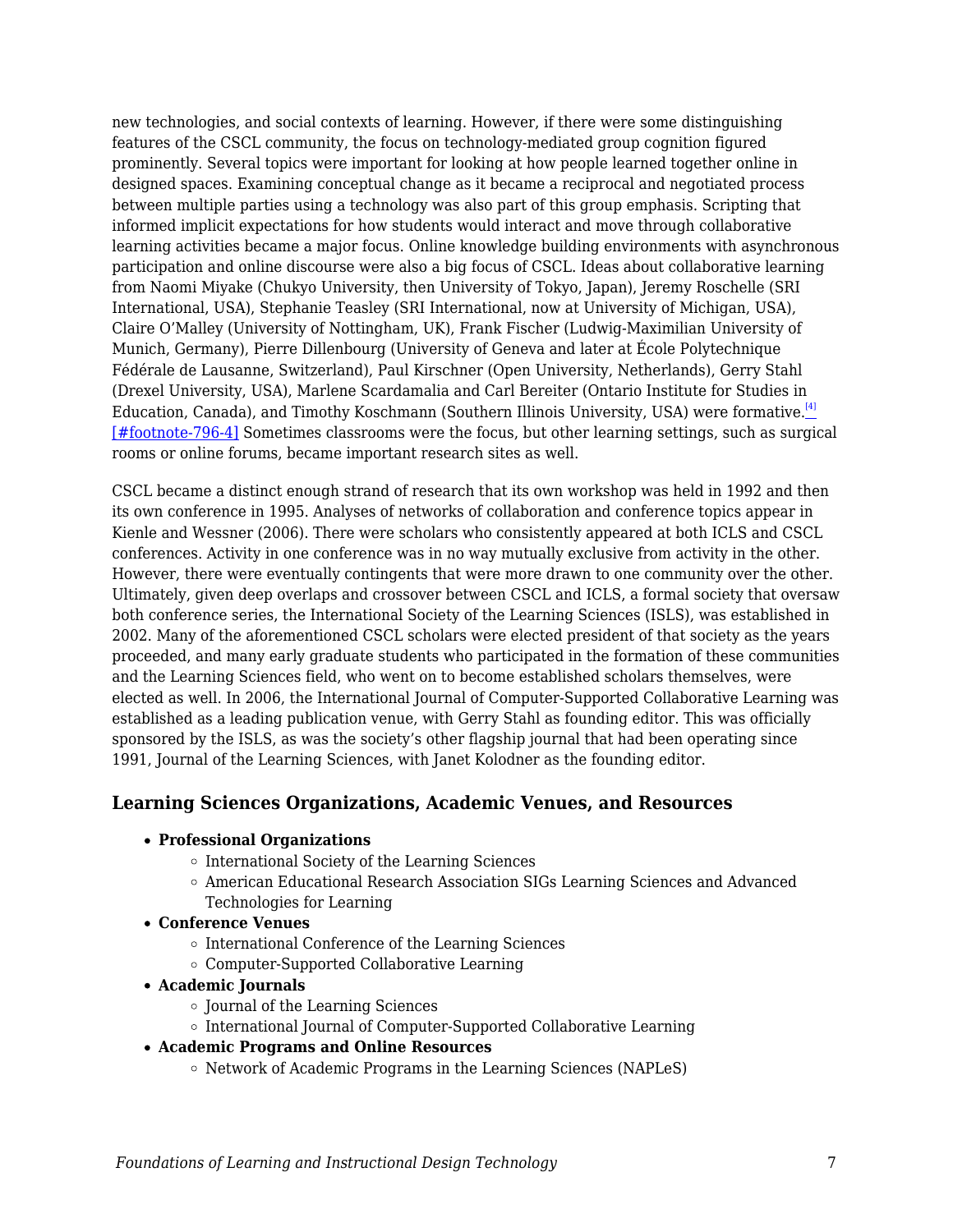## **Design-based Research**

As an interdisciplinary field with a mix of cognitive, computational, sociocultural, and anthropological traditions all in dialogue, the methodological palette began with and maintained a great deal of diversity. Controlled experiments, think-aloud protocols, interview studies, field work, and computational modeling all appear in Learning Sciences research along with other methods and methodological approaches. However, Learning Sciences strongly associates itself also with the articulation of design-based research as a methodology.

The nature of design-based research has been described in many places elsewhere (Cobb, Confrey, diSessa, Lehrer, & Schauble, 2003; The Design-Based Research Collective, 2003; Sandoval & Bell, 2004), and new innovations to support that paradigm have been developed in the over two and a half decades since it was first introduced in academic publication (e.g., Sandoval, 2013). The simplest articulation of design-based research is that it involves researchers working with real educational settings and introducing new tools, practices, or activities that embody a set of assumptions that exist based on prior research.

For example, one might know from the existing literature that metacognitive support can improve learning outcomes during laboratory text-comprehension tasks. Rather than accept that as a given and hope that this finding gets translated on its own into classroom practice, the aspiring designbased researcher may then design and develop a new software tool that helps students continually monitor their own understanding and reflect on their own progress when reading science texts at school. The researcher would then test it informally to make sure it is usable and make arrangements with a local school to have some of their English classes use it. Upon bringing it into a school classroom, they discover that the metacognitive supports are actually confusing and counterproductive in the classroom because so much depends on whether students find the topic engaging and whether the teacher can orchestrate a classroom activity to split instructional time such that students begin by using the tool, participate in a reflective discussion with the teacher, and then return to the tool. The design-based researcher may discover that, unlike the 15-minute sessions reported in the existing literature when metacognitive training was done in the lab, a week is actually required to smoothly implement the tool in the classroom. The teachers need some help noticing what student comments to build upon in the reflection discussions. Texts need to be modified to immediately connect more to topics students already know.

In this experience, a well-meaning researcher attempted to take the best of what was known from prior research and ended up taking participants on a much more complicated journey than intended. That journey began to reveal how metacognitive activity works in a real education setting, how software tools should be designed and used in school settings, and what sorts of things classroom teachers need to do with the software to make it maximally effective. To verify that these new discoveries are actually valid ones, the researcher implements some revisions and sees if the expected outcomes emerge. If not, the design-based researcher repeats, or reiterates, the design work with that classroom.

That cycle is a very general summary of how design-based research unfolds. The researcher may have varying levels of involvement in the educational setting, where they may provide some initial professional development or training to a facilitator and then watch what unfolds later or where they may directly lead the classroom activities by their self. Design-based research can be a solo endeavor or a major team one. The benefit of this type of research is that it puts theoretical assertions (e.g., metacognitive supports improve text comprehension) in harm's way by allowing for the complexity of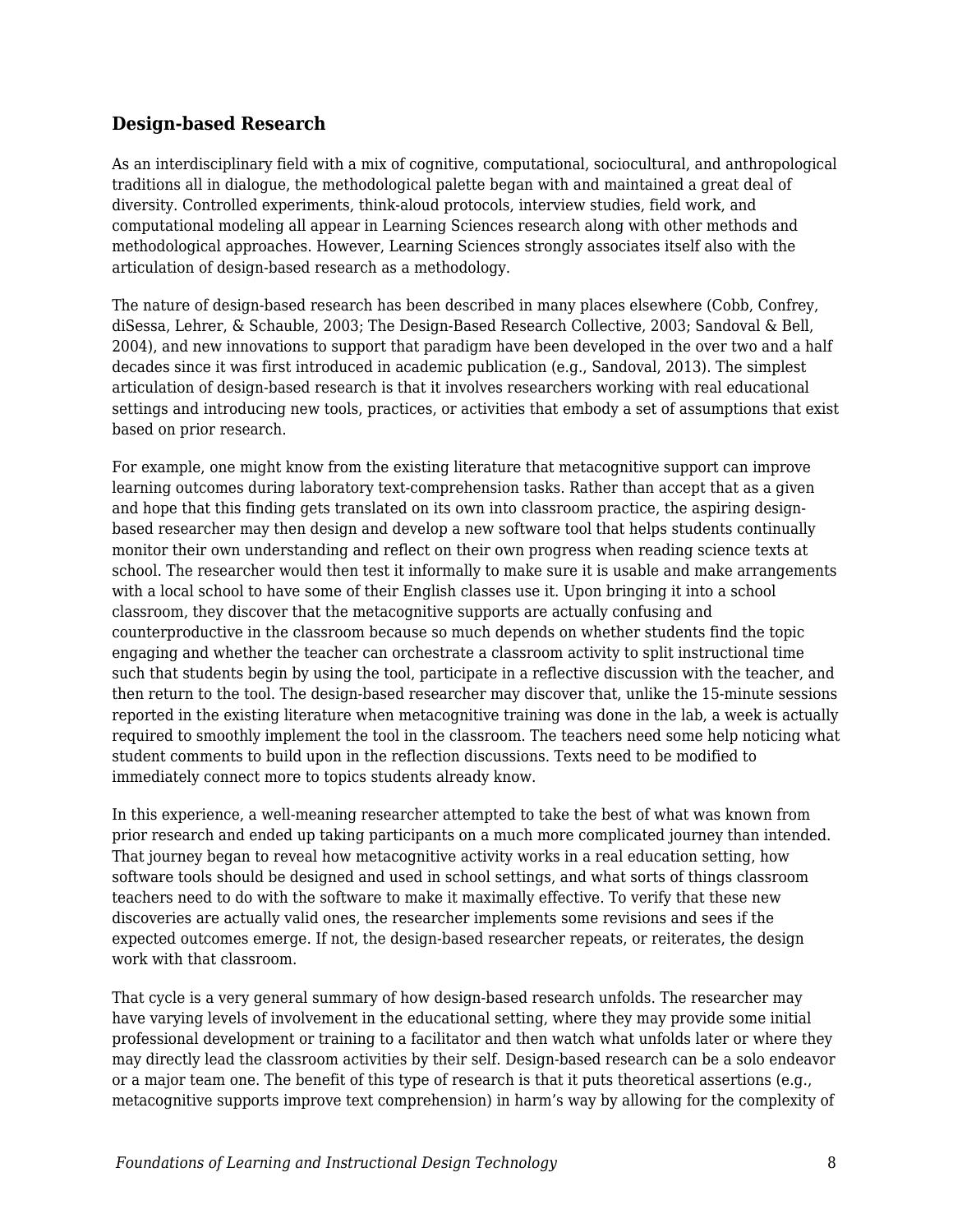the real world to be introduced. This helps to refine (or even establish) stronger theory that speaks to complexities of how learning works in different systems. The intact unit could be a single student, a single classroom, a group of teachers, multiple classrooms, multiple grade bands in a school, a museum exhibit, a museum floor, an after-school program, a university course, or an online course. The outcomes of design-based research are articulated especially nicely by Edelson (2002), who argues that design-based research ultimately produces new knowledge about domain theories, design frameworks, and design methodologies. diSessa and Cobb (2004) have also suggested that designbased research can be the locus for new theoretical constructs to emerge.

As design-based research has matured, some have pushed to broaden its scope to speak to larger educational systems. Rather than working with individual students or classrooms, design-based implementation research (DBIR) promotes partnership with educational institutions such as entire schools or school districts (Penuel, Fishman, Cheng, & Sabelli, 2014). Related design-based approaches also appear as improvement science (Lewis, 2015) and in research-practice partnerships (Coburn & Penuel, 2016). As of late, these have been receiving more attention. Optimistically, we could see this as the desire of funding agencies and academic communities to scale important findings from the past decades of design-based research and to understand what enables new and powerful tools and activities to support learning and impact more learners.

As such, it is common for design-based research to appear in Learning Sciences research, whether in a single study or across a multi-year research program that may involve dozens of researchers and multiple academic institutions working in partnership with educational systems. Again, even though design-based research is prominent, effective and successful learning scientists need not claim design involvement in order to be considered as meaningfully contributing to the field. It does help, however, to be aware of the methodological approach, its history, warrants for arguments made through design-based research, and the kinds of knowledge that the field develops from design-based studies. It is also important to consider that design-based research has broadened in its appeal such that other fields are participating in design-based research without having prior historical ties to the Learning Sciences.

## **Learning Sciences and LIDT Fields**

To summarize, Learning Sciences has a history that gives it its unique character. That history is tied to cognitive science and artificial intelligence, to new forms of educational media, to sociocultural and situative critiques and studies of learning, to group cognition as it involves multiple learners and technology mediation, and to an appreciation for what design can do in service of advancing academic knowledge. At its surface, this looks much like what LIDT fields also care about and also pursue. In broad strokes, that is true. However, the histories of Learning Sciences and LIDT fields have differences, and those origins ripple unintentionally in terms of what conferences and what journals are favored. The argument has been made that LIDT and Learning Sciences have much to gain from more cross talk, and that is likely true. However, that cross talk has not always happened (Kirby, Hoadley, & Carr-Chellman, 2005), and perceptions remain that fundamental barriers exist that discourage such cross talk. In some cases, strong academic departments have split because faculty in them felt that LIDT and Learning Sciences were incompatible.

However, there have since been deliberate efforts to close perceived rifts. For example, Pennsylvania State University made a deliberate effort to hire individuals trained in Learning Sciences (Chris Hoadley, Brian K. Smith) into their already strong LIDT-oriented department, and that promoted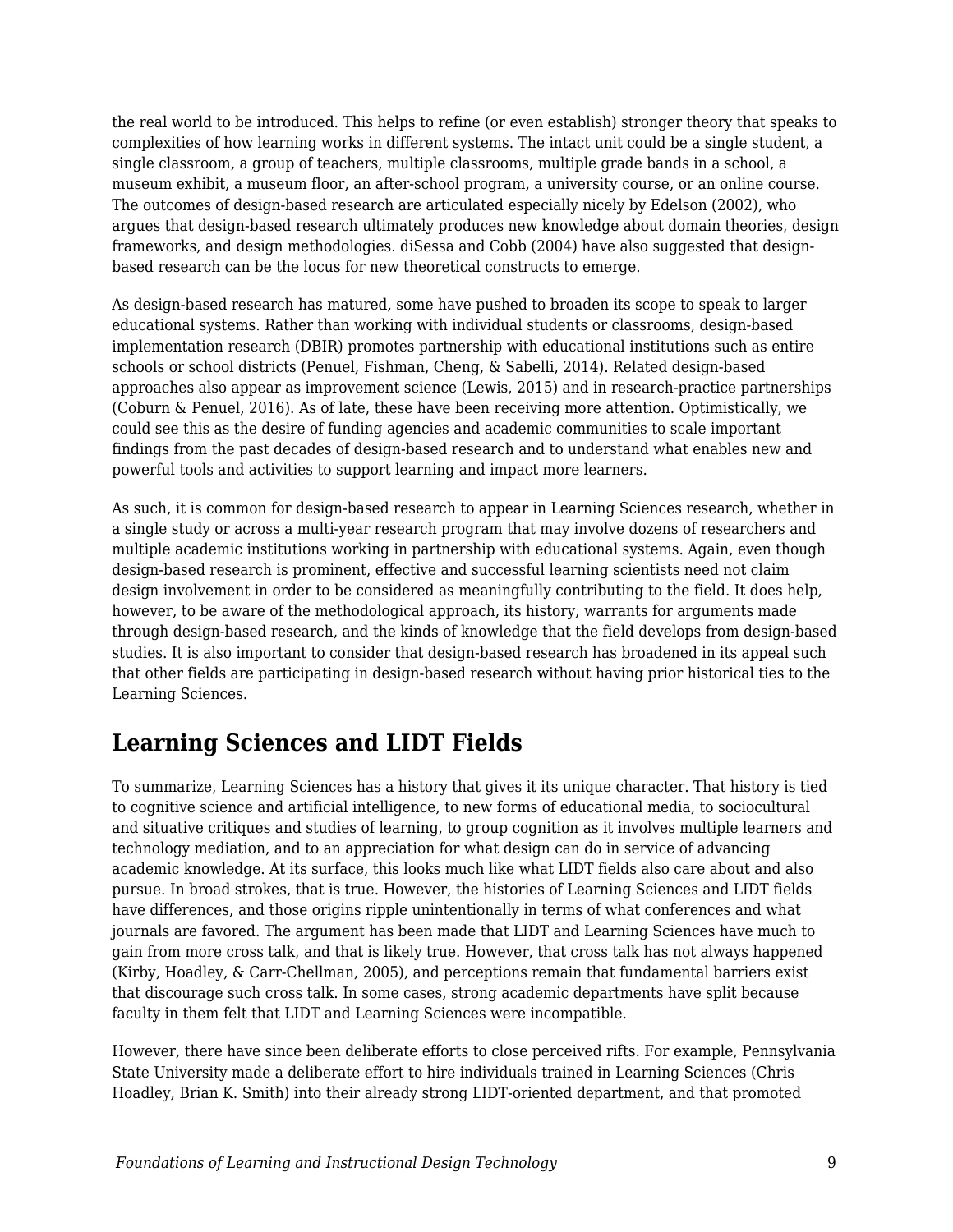dialogue and relationship building, although the LS-oriented faculty composition has since changed. Utah State University hired Mimi Recker, an early student of the Berkeley program that emerged in the 1990s and subsequently took on a blended departmental identity (USU ITLS Faculty, 2009). Members of the University of Georgia Learning and Performance Systems Laboratory (Daniel Hickey and Kenneth Hay) took positions in a new Learning Sciences program established at Indiana University. The push for more relationship building is now there.

The future of the relationship between LIDT and Learning Sciences organizations and programs is ultimately up to those who are currently training as students in those fields. As someone who has been operating in both spaces, although I was explicitly trained in one, I understand many barriers are actually illusory. There are different foci and theoretical commitments and expectations in each field, but both communities deeply care about learning and how we can build knowledge to improve the tools, practices, and environments that support it. To gain traction in the other field, people simply start by reserving judgment and then reading the other field's core literatures. They start conversations with individuals who are connected to the other field and initiate collaborations. They get excited about ideas that other parties are also currently thinking about, and they have dialogue. In fact, that's the simplified version of how Learning Sciences began. It could be the beginning of the history for a new multidisciplinary field in the future as well.

## **References**

Anderson, J. R., Reder, L. M., & Simon, H. A. (1996). Situated learning and education. Educational Researcher, 25(4), 5–11.

Brown, A. L. (1992). Design experiments: Theoretical and methodological challenges in creating complex interventions in classroom settings. Journal of the learning sciences, 2(2), 141–178.

Brown, J. S., & Duguid, P. (1991). Organizational learning and communities-of-practice: Toward a unified view of working, learning, and innovation. Organization Science, 2(1), 40–57.

Cobb, P., Confrey, J., diSessa, A., Lehrer, R., & Schauble, L. (2003). Design experiments in educational research. Educational Researcher, 32(1), 9–13.

Coburn, C. E., & Penuel, W. R. (2016). Research–Practice Partnerships in Education. Educational Researcher, 45(1), 48–54. doi:10.3102/0013189X16631750

Collins, A. (1992). Toward a design science of education. In T. O'Shea & E. Scnalon (Eds.), New directions in educational technology (Vol. 96, pp. 15–22): Springer Verlag.

The Design-Based Research Collective. (2003). Design-based research: An emerging paradigm for educational inquiry. Educational Researcher, 32(1), 5–8.

diSessa, A. A., & Cobb, P. (2004). Ontological innovation and the role of theory in design experiments. Journal of the learning sciences, 13(1), 77–103.

diSessa, A. A., Levin, M., & Brown, N. J. S. (Eds.). (2016). Knowledge and Interaction: A Synthetic Agenda for the Learning Sciences. New York, NY: Taylor & Francis.

Edelson, D. C. (2002). Design research: What we learn when we engage in design. Journal of the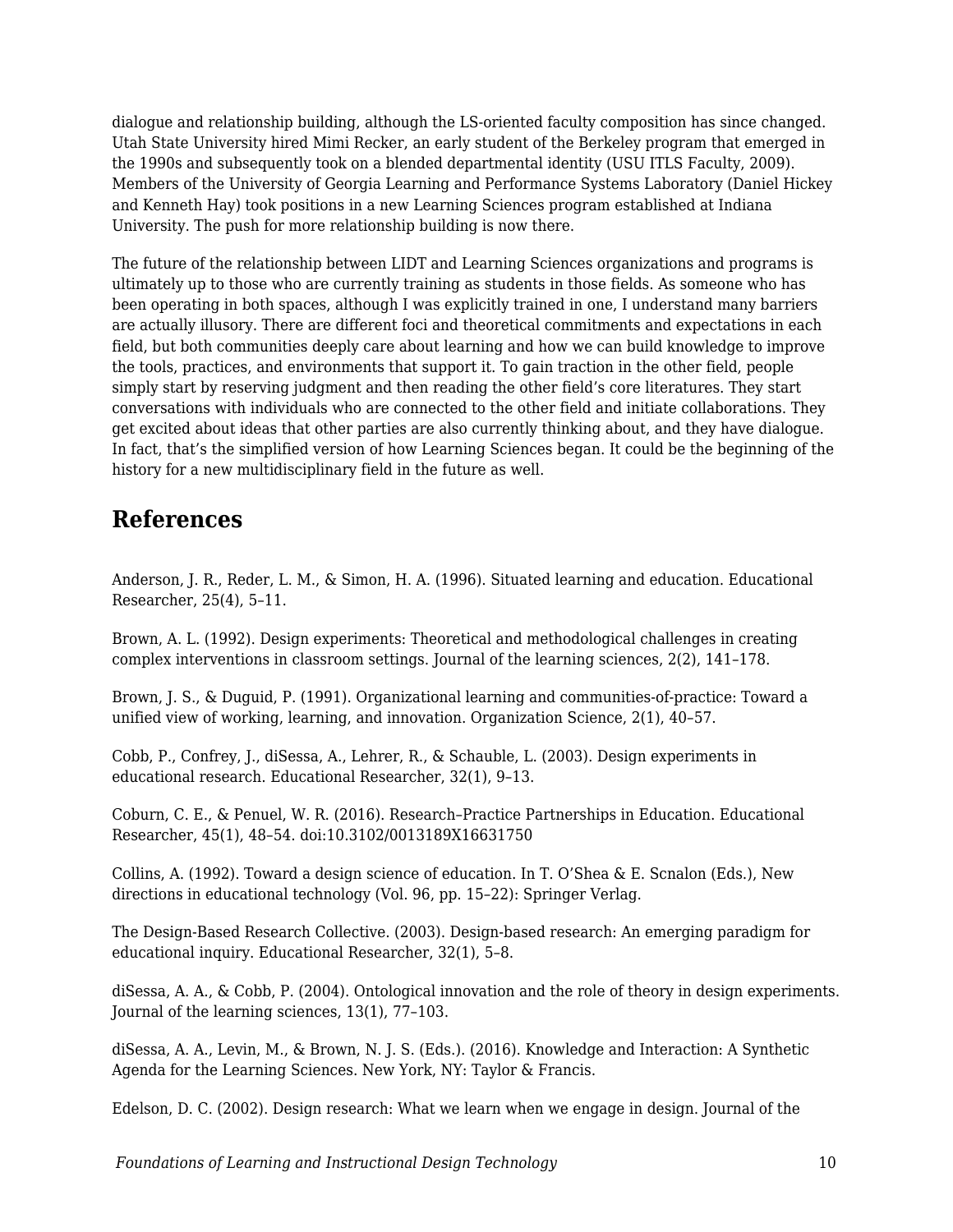learning sciences, 11(1), 105–121.

Evans, M. A., Packer, M. J., & Sawyer, R. K. (Eds.). (2016). Reflections on the Learning Sciences. Cambridge University Press.

Fischer, F., Hmelo-Silver, C. E., Goldman, S. R., & Reimann, P. (Eds.). (in press). International Handbook of the Learning Sciences. New York: Routledge.

Greeno, J. G. (1997). On claims that answer the wrong questions. Educational Researcher, 26(1), 5–17.

Greeno, J. G., & Nokes-Malach, T. J. (2016). Some Early Contributions to the Situative Perspective on Learning and Cognition. In M. A. Evans, M. J. Packer, & R. K. Sawyer (Eds.), Reflections on the Learning Sciences (pp. 59–75). Cambridge: Cambridge University Press.

Hoadley, C. M. (2004). Learning and design: Why the learning sciences and instructional systems need each other. Educational Technology, 44(3), 6–12.

USU ITLS Faculty. (2009). What's in a name? An identity shift at Utah State University. Educational Technology, 49(4), 38–41.

Kirby, J. A., Hoadley, C. M., & Carr-Chellman, A. A. (2005). Instructional systems design and the learning sciences: A citation analysis. Educational Technology Research and Development, 53(1), 37–47. doi:10.1007/BF02504856

Hutchins, E. (1995). Cognition in the wild. Cambridge, Mass.: MIT Press.

Kienle, A., & Wessner, M. (2006). The CSCL community in its first decade: Development, continuity, connectivity. International Journal of Computer-Supported Collaborative Learning, 1(1), 9–33.

Kolodner, J. L. (2004). The learning sciences: Past, present, and future. Educational Technology, 44(3), 37–42.

Lave, J., Murtaugh, M., & de la Rocha, O. (1984). The dialectic of arithmetic in grocery shopping. In B. Rogoff & J. Lave (Eds.), Everyday cognition: It's development in social context (pp. 67–94). Cambridge, MA: Harvard University Press.

Lave, J., & Wenger, E. (1991). Situated Learning: Legitimate peripheral participation. Cambridge: Cambridge University Press.

Lee, V. R., Yuan, M., Ye, L., & Recker, M. (2016). Reconstructing the influences on and focus of the Learning Sciences from the field's published conference proceedings In M. A. Evans, M. J. Packer, & R. K. Sawyer (Eds.), Reflections on the Learning Sciences (pp. 105–125). New York, NY: Cambridge University Press.

Lewis, C. (2015). What Is Improvement Science? Do We Need It in Education? Educational Researcher, 44(1), 54–61. doi:10.3102/0013189X15570388

Palincsar, A. S., & Brown, A. L. (1984). Reciprocal teaching of comprehension-fostering and comprehension-monitoring activities. Cognition and Instruction, 1(2), 117–175.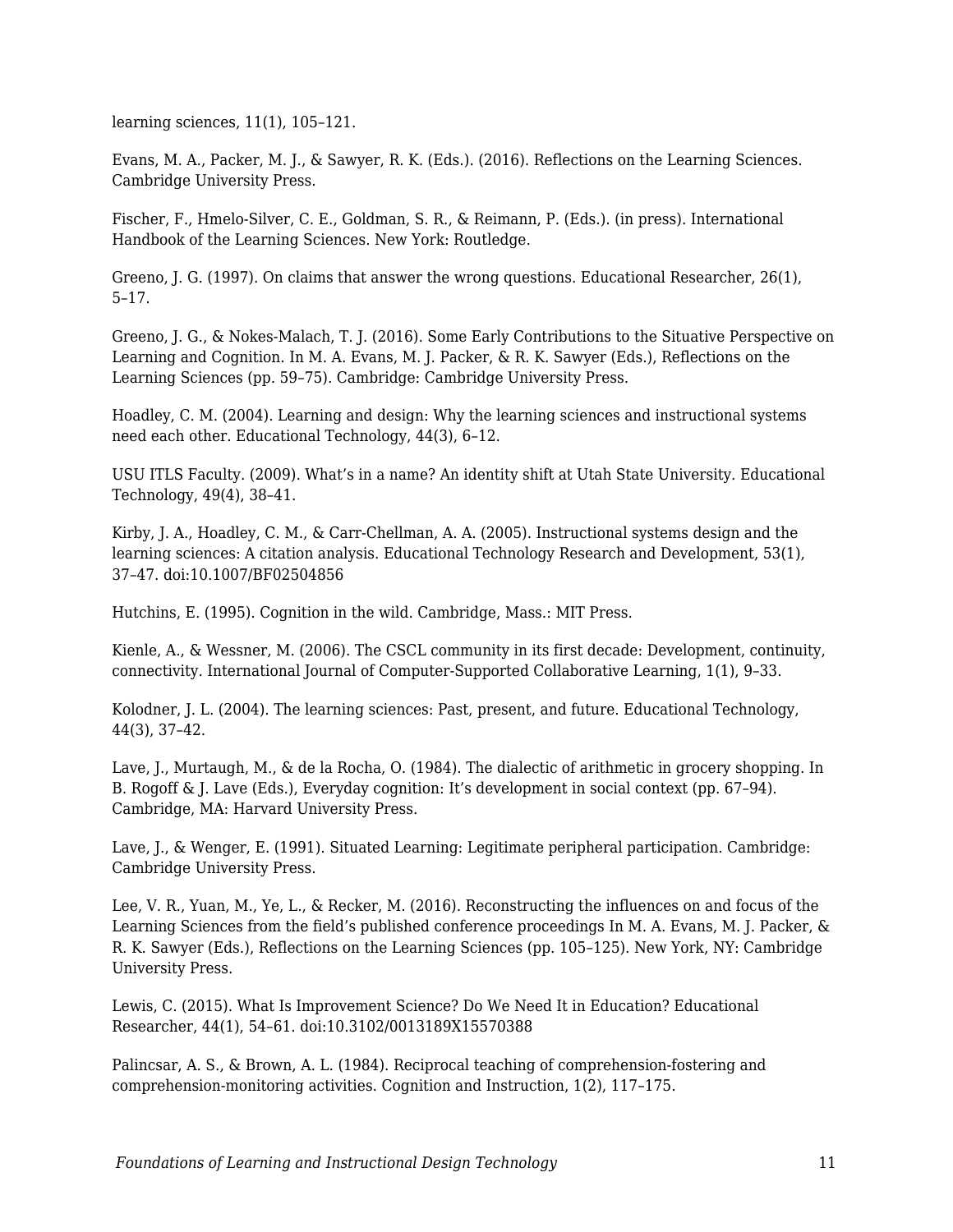Papert, S. (1980). Mindstorms : children, computers, and powerful ideas. New York, NY: Basic Books.

Pea, R. D. (2016). The Prehistory of the Learning Sciences. In M. A. Evans, M. J. Packer, & R. K. Sawyer (Eds.), Reflections on the Learning Sciences (pp. 32–59). Cambridge: Cambridge University Press.

Penuel, W. R., Fishman, B. J., Cheng, B. H., & Sabelli, N. (2011). Organizing research and development at the intersection of learning, implementation, and design. Educational Researcher, 40(7), 331–337.

Rogoff, B. (1990). Apprenticeship in thinking. Oxford, England: Oxford University Press.

Sandoval, W. (2013). Conjecture Mapping: An Approach to Systematic Educational Design Research. Journal of the learning sciences, 23(1), 18–36. doi:10.1080/10508406.2013.778204

Sandoval, W. A., & Bell, P. (2004). Design-Based Research Methods for Studying Learning in Context: Introduction. Educational Psychologist, 39(4), 199–201. doi:10.1207/s15326985ep3904\_1

Sawyer, R. K. (Ed.). (2006). The Cambridge Handbook of the Learning Sciences: Cambridge University Press.

Schank, R. C. (2016). Why Learning Sciences? In M. A. Evans, M. J. Packer, & R. K. Sawyer (Eds.), Reflections on the Learning Sciences (pp. 19–31). Cambridge: Cambridge University Press.

Stahl, G. (2016). The Group as Paradigmatic Unit of Analysis: The Contested Relationship of Computer-Supported Collaborative Learning to the Learning Sciences. In M. A. Evans, M. J. Packer, & R. K. Sawyer (Eds.), Reflections on the Learning Sciences (pp. 76–104). Cambridge: Cambridge University Press.

Vygotsky, L. S. (1978). Mind in society. Cambridge, MA: Harvard University Press.



Please complete this short survey to provide feedback on this chapter: <http://bit.ly/learningsciences>

### **Footnotes**

- 1. Compared to, say, Philosophy, Mathematics, or History  $\frac{1}{4}$  [#return-footnote-796-1]
- 2. The prehistory of Learning Sciences is presented quite compellingly by Pea (2016) and Schank (2016).  $\leftarrow$  [#return-footnote-796-2]
- 3. A true Papert perspective would likely not privilege computer programming so much as rich and generative representational media embedded in contexts that allow the exploration, construction, and sharing of powerful ideas.  $\frac{4}{\pi}$  [#return-footnote-796-3]
- 4. Of course, there were far more highly influential CSCL scholars than are in this list, and many were also participating in ICLS primarily.  $\frac{1}{x}$  [#return-footnote-796-4]